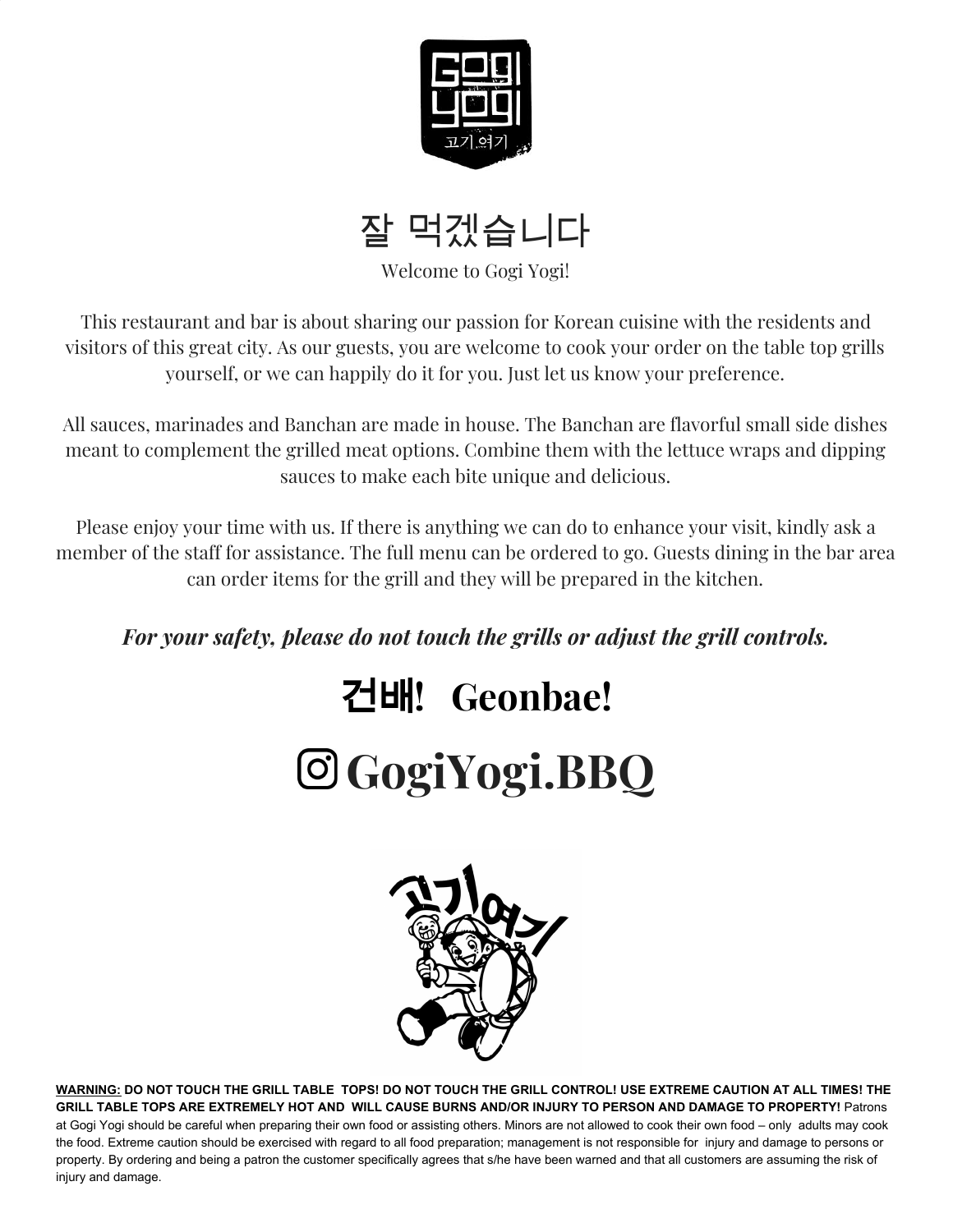#### **FROM THE KITCHEN**

Japchae 잡채 Savory sweet potato glass noodles w. sauteed mixed seasonal veggies GF ( meat +5) 13 Onion Rings 양파튀김 Lightly battered fried onions served w. spicy dipping sauce 9 Mandu 만두 Deep fried vegetarian or meat dumplings w. red pepper-soy dipping sauce 10 Korean BBQ Wings 양념치킨 Twice fried chicken wings w. homemade sweet and spicy glaze 13 Pajeon 파전 Crispy seafood and veggie pancake w. korean red pepper-soy dipping sauce 13 Hangover Soup 무국 Soup w. turnips, scallions, ribeye beef and spices GF 15 French Fries 감자튀김 Thin cut potatoes w. spiced ketchup aioli 7 Corn Cheese 콘 치즈 Baked corn and cheese casserole GF 6 6 Bibimbap 비빔밥 Rice bowl w. banchan  $\mathcal{C}$  runny egg; choice of beef, pork, chicken, or veggies 15 Marinated Chicken 닭갈비 Freebird Farms *served with complimentary Banchan* 22 Spicy Baby Octopus 쭈꾸미 볶음 Tangy Gochujang Sauce GF *served with complimentary Banchan* 25

**FOR THE GRILL** *At least one grill item recommended per guest; served with complementary Banchan.*

| Beef Brisket 차돌박이 Thinly shaved GF                                              | 22 |
|---------------------------------------------------------------------------------|----|
| Bulgogi 불고기 Marinated Ribeye                                                    | 23 |
| Galbi 갈비 Marinated Short Rib                                                    | 27 |
| Australian Wagyu Beef GF                                                        | 39 |
| Ribeye 꽃등심 Angus GF                                                             | 27 |
| New York Strip 뉴욕 스트립 Angus GF                                                  | 29 |
| Dry-Aged Ribeye 드라이-에이지 등심 Creekstone Farms 27 days GF $(H)$                    | 34 |
| Dry-Aged New York Strip 드라이-에이지 뉴욕 스트립 - Creekstone Farms 27 days GF (H)        | 39 |
| New Zealand Lamb 양고기 Rosemary GF $(H)$                                          | 31 |
| Duck Breast 오리 가슴살 구이 Jurgielewicz All Natural GF                               | 27 |
| Pork Belly 돼지고기 삼겹살 Thick cut GF                                                | 22 |
| Spicy Pork Belly 매운 삼겹살 Thick cut, Gochujang marinade.                          | 24 |
| Marinated Spicy Pork 제육구이 Gochujang and sweet sesame GF                         | 22 |
| Wild Scallops 가리비 Sprinkle salt and pepper GF                                   | 27 |
| Tiger Shrimp 새우 Tail On GF                                                      | 22 |
| Vegetable Plate 야채 Kabocha, King Oyster Mushrooms, Asparagus, Squash, Onions GF | 16 |
| Add Runny Egg To Any Dish +2 $GF = GLUTEN$ FRIENDLY $(H) = HALAL$ CERTIFIED     |    |

### **ALL YOU CAN EAT OPTION**

Includes: Marinated Chicken / Pork Belly / Spicy Pork Belly / Beef Brisket / Spicy Pork/ Veggie Plate 33.95 per guest Banchan / Sticky Rice, Ssamjang & Lettuce Wraps on Request

### NOTES FOR ALL YOU CAN EAT OPTION

All guests at table must participate. No substitutions. Leftover food may not be boxed or taken to go. 90 minute table limit. Only available at grill tables. Guests 5 years or younger are complimentary. Enjoy!

**TODAY'S BANCHAN** Complementary with dishes ordered For The Grill, Marinated Chicken & Baby Octopus 숙주나물 Sesame Bean Sprouts // 소스 Tangy Gochujang Sauce | Sesame Salt & Pepper Dip // 감자볶음 Shoyu Potatoes //오이무침 Spicy Cucumber Salad // 비트볶음 Sauteed Beets // 시금치 Seasoned Spinach // 무채나물 Daikon Salad // 김치 Kimchi // 밥 Sticky Rice ALL BANCHAN ARE GLUTEN FRIENDLY EXCEPT POTATOES, BEETS AND CUCUMBERS. STICKY RICE, SSAMJANG AND LETTUCE SERVED ON REQUEST.

**CONSUMER ADVISORY:** Consuming raw or undercooked meats, poultry, seafood, shellfish, or eggs may increase your risk of foodborne illness, especially if you have certain medical conditions. Some dishes may contain pits, seeds and/or bones. We respectfully decline substitutions & splitting checks. We do not have a 100% allergen-free kitchen. Dishes may have ingredients that are not listed. 20% suggested gratuity is added for parties of 5 and more. This is not mandatory and may be adjusted. 75 cents charge per to go item.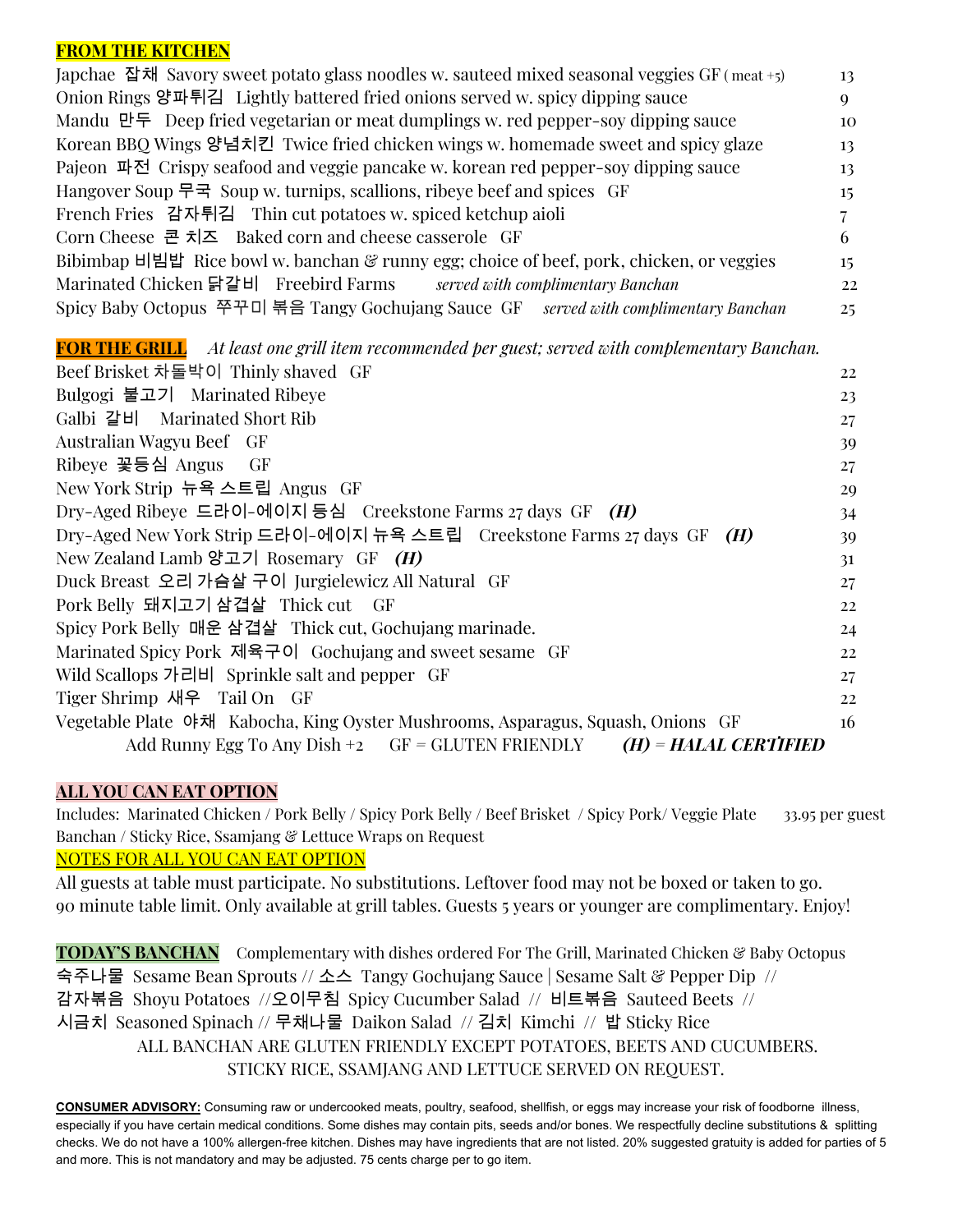

| Kloud Super Clear 클라우드 4.5% reg. or large bottle 6/1 |    |
|------------------------------------------------------|----|
| Hite Extra Cold 하이트 $\quad$ 4.5% bottle              | 6  |
| Black Stout German style dark lager 5% bottle        | 7. |
| Tok Tok Pineapple Spritzer light carbonation 3% can  | 7  |
| Hellbender Capital saurus Wit brewed in DC $5\%$     | 7  |
| Narragansett Lager new england's favorite beer 5%    | 7  |
| Sweetwater I.P.A. <i>full hop 6.3%</i>               | 8  |

#### **BEERS SO-MAEK TOWER**

| DELIU                                                      | <b>DO MEMBRIO WER</b>                  |
|------------------------------------------------------------|----------------------------------------|
| Kloud Super Clear 클라우드 4.5% reg. or large bottle 6/12      | Lager and Jinro Chamisul Original Soju |
| Hite Extra Cold 하이트 $\quad$ 4.5% bottle<br>6               | with one bottle Soju<br>55             |
| Black Stout German style dark lager 5% bottle              | with two bottles Soju<br>70            |
| Tok Tok Pineapple Spritzer light carbonation 3% can<br>7   |                                        |
| Hellbender Capitalsaurus Wit brewed in DC 5%<br>7          |                                        |
| Narragansett Lager new england's favorite beer 5%          |                                        |
| Sweetwater I.P.A. <i>full hop 6.3%</i><br>8                |                                        |
| All 375mL bottle size. Enjoy for the table!<br><b>SOJU</b> |                                        |
| Jinro Chamisul Original 진로 참이슬 오리지널 20.1%                  | 18                                     |
| Jinro Chamisul Fresh 진로 참이슬 프레쉬 17.2%                      | 18                                     |
| Emperor Premium 임페리어 프리미엄 24%                              | 30                                     |
| Dae Jang Bu Premium 대 종부 $21\%$                            | 40                                     |
| <b>Flavored</b>                                            |                                        |
| Chum Churum Strawberry 처음처럼 딸기 12%                         | 18                                     |
| Chum Churum Peach 처음처럼 복숭아 12%                             | 18                                     |
| Jinro Plum 진로 자두 13%                                       | 18                                     |
| Jinro Green Grape 진로 그린사과 13%                              | 18                                     |
| Jinro Grapefruit 진로 자몽 13%                                 | 18                                     |
| Yee Ro Pear Liqueur 이로 배 $25\%$                            | 25                                     |

#### **WINES**

| Nicholas Sauvignon Blanc         | france                              | $9/g$ lass, $39/b$ ottle        |
|----------------------------------|-------------------------------------|---------------------------------|
| Orlana Vinho Verde               | portugal                            | $9/g$ lass, $39/b$ ottle        |
| <b>Sidewise Pinot Noir</b>       | <i>france</i>                       | $10$ /glass, $42$ /bottle       |
| Casa de Campo Cabernet Sauvignon | argentina                           | $9/g$ lass, $39/b$ ottle        |
| Myung Jak Sweet Raspberry Wine   | $(375mL$ bottle size)<br>korea      | 20/bottle                       |
| Villa des Anges Rosé             | <i>france</i>                       | $9/g$ lass, $38/b$ ottle        |
| Moët Imperial Brut Champagne     | <i>france</i>                       | 17/flute, 90/bottle             |
| J. Roget Champagne               | california                          | $7$ <i>flute</i> , $33/b$ ottle |
| Kook Soon Dong Makgeolli         | korea (lightly sparkling rice wine) | 7/glass, 33/bottle              |

#### **COCKTAILS**

| Makgeolli Mule | Kook Soon Dong Makgeolli, Jinro Original Soju, lime, house ginger-chili syrup        | 12 |
|----------------|--------------------------------------------------------------------------------------|----|
| Yuja Made Me   | Ford's Gin or Los Altos Silver Tequila, Yuja Marmalade, lemon, simple                | 12 |
|                | Hongdae Hustler Deadwood Bourbon, Jujube Marmalade, Angostura bitters, lemon, simple | 12 |
| Suyu Later     | Choya Yuzu Liqueur, Absolut Vodka, lemon, simple                                     | 12 |
| Ginseng Toddy  | Whiskey, Ginseng hot tea, ginger-chili syrup, lemon                                  | 10 |
| Strong Coffee  | Vodka, "French Cafe" Korean coffee, simple, milk                                     | 10 |

#### **NON-ALCOHOLIC BEVERAGES**

Barley Iced or Hot Tea 3.5 Job's Tears Tea\* 3.5 Rice Bud / Green Tea 3.5 Jujube, Pear or Grape Juice 4 Ginger Mocktail 5.5 Ginseng Tea 3.5 "French Cafe" Coffee 3.5 Barritt's Ginger Beer 4 Fountain Sodas 3.5 Drinks may have ingredients that are not listed. \* = contains nuts. Please enjoy all beverages responsibly. **GEONBAE!** 건배**!**